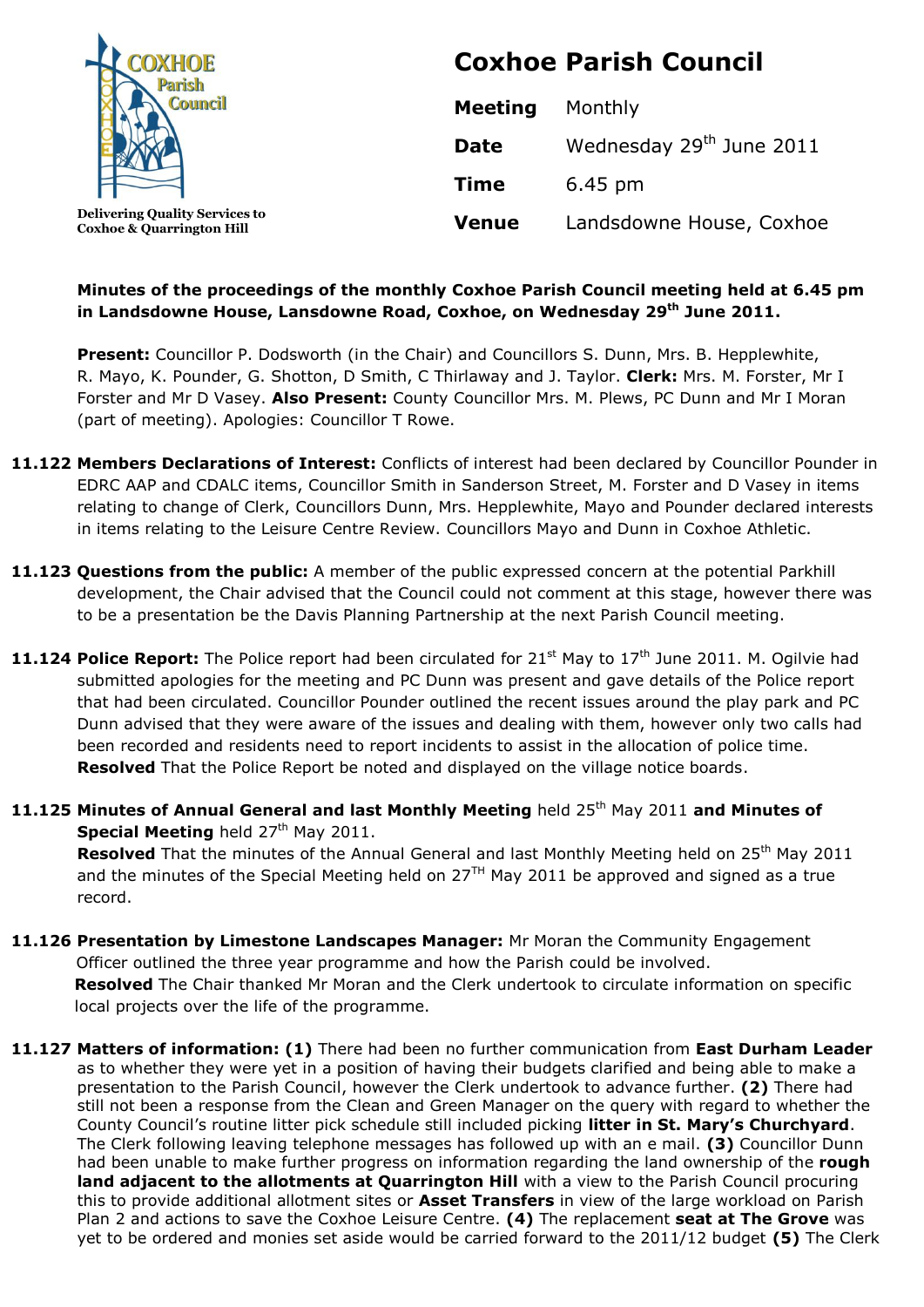# *Minutes of Coxhoe Parish Council held on Wednesday 29 th June 2011*

 had contacted the lady interested in having **a seat installed near the Chemist at Coxhoe** and needed to investigate this possibility with the County Council. **(6)** It has been requested that next year's rota for the **Speed Visors** reflect operation in both directions at Quarrington Hill. **(7)** The new Clerk has been appraised of need to carry out a review of the Quarrington Hill allotments. **(8)** Following the **Special Meeting** on the 27<sup>th</sup> May 2011 two good references have been received and the contract of employment, reflecting SCP17 as negotiated by the Chair has been signed by the Chair and Mr D Vasey.

**Resolved** That the information be noted, the outstanding resolutions be actioned and progress be requested on those issues raised with other parties.

**11.128 Sport and Leisure Facility Review Consultation: Councillors Dunn, Mrs. Hepplewhite, Mayo and Pounder had declared interests in this item** as Members of FLiC. They provided an update of work undertaken by the action group and further meetings held since the last meeting of the Parish Council. Following discussion focused around potential Parish Council support at this critical stage in order that the community bid could proceed to the full business plan stage pending the outcome of Parish Plan 2.

**Resolved** The Parish Council fully supports FLiC's actions to save Coxhoe Leisure Centre and is minded in principle to support this financially by way of an appropriate increase in precept up to £30,000 per year for the next three years, this is to be considered fully when the budget for the year 2012/13 is agreed at the November 2011 Council meeting. The Council further resolved that it will consider making its borrowing facilities available at the appropriate time should any unforeseen circumstances or emergencies arise. As the matter was considered at the Parish Council as a matter of urgency due to the timescales set by Durham County Council, this in principle decision will be considered as a specific item of business at the Parish Councils next business meeting.

- **11.129 Parkhill Village Extension:** Following the last Parish Council meeting the Davis Planning Partnership have been invited to attend the July Parish Council meeting for Councillors to listen to their plans for Parkhill Village Extension and housing at Fairfield and the former Coxhoe Pottery **Resolved** That the invitation be noted.
- **11.130 Hellens Development:** Councillor Pounder attended the Planning Committee on the 14<sup>th</sup> June 2011 to verbally submit the Parish Councils objections to a further 47 dwellings in line with the discussions at the last meeting and it was reported that the decision was deferred. **Resolved** That Davis Planning Partnership be invited to attend either the August or September Parish Council meeting for Councillors to listen to their plans for Parkhill Village Extension and housing at Fairfield and the former Coxhoe Pottery.
- **11.131 Resignation of Parish Councillor Mrs Wigham:** Following circulation of the letter of resignation the Council is asked to officially receive the notice and declare the office vacant. The process is that a notice needs to be displayed providing public notice and asking if 10 electors wish to claim a poll. **Resolved** That the information be noted, the Clerk liaise with Mrs Wigham re return of computer and with the Returning Officer re the outcome of the poll notice.
- **11.132 Printing Costs:** That the action of the Clerk to clarify the costs following discussion at the last meeting is noted and the situation be kept under review. **Resolved** That the information is noted and the situation kept under review.
- 11.133 Coxhoe Community Partnership: Notification of the next meeting on the 13<sup>th</sup> July 2011 had been received and circulated. **Resolved** That the information be noted.
- **11.134 Quarrington Hill Village Partnership:** No correspondence received. **Resolved** That the information be noted.
- 11.135 Crowtrees Heritage Group: Agenda for meeting on the 23<sup>rd</sup> June 2011 and minutes of last meeting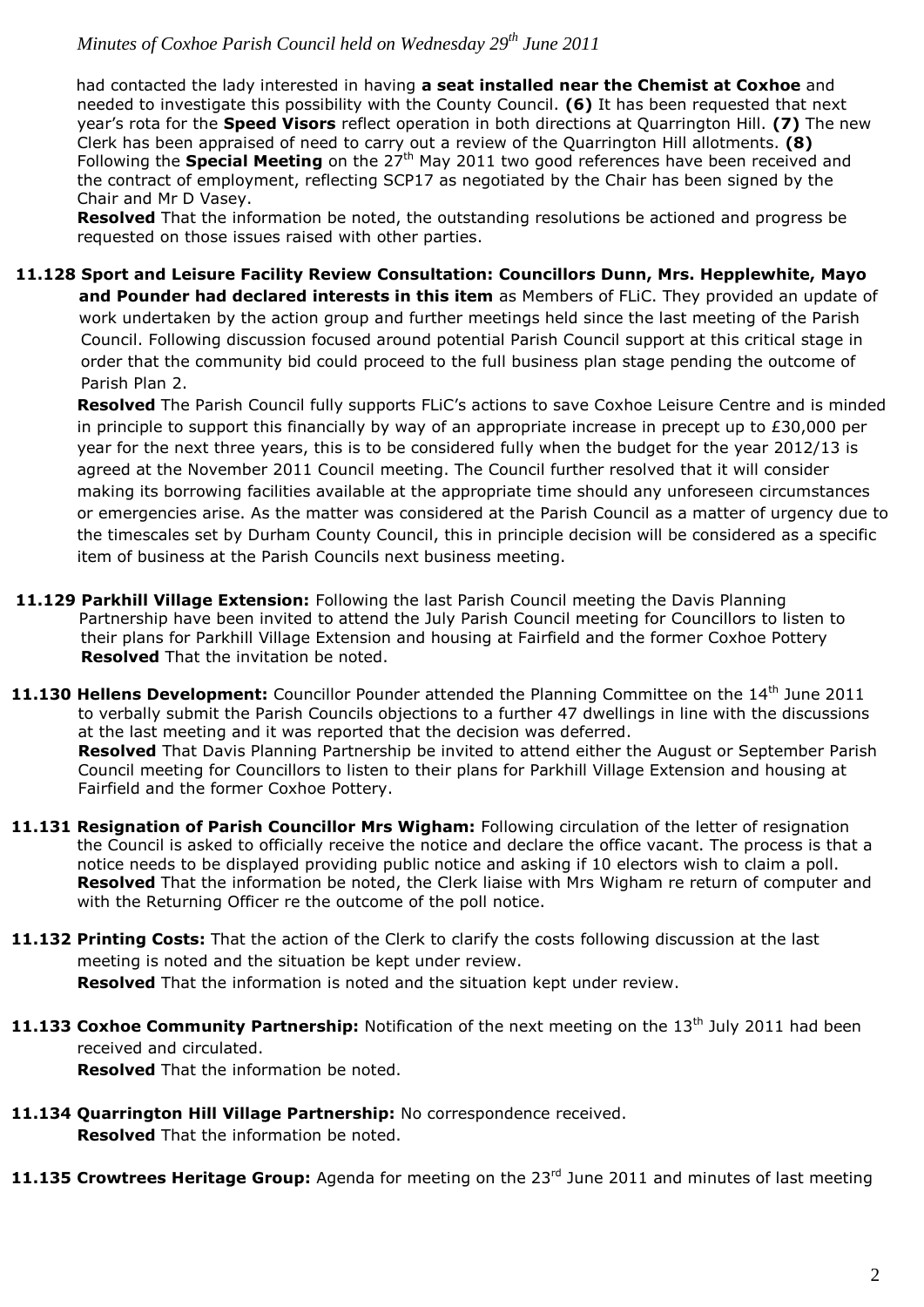on the 26<sup>th</sup> May 2011 had been received and circulated. **Resolved** That the information be noted.

- **11.136 Coxhoe Quarry Liaison Committee:** Agenda for meeting on the 16rd June 2011 and minutes of last meeting on the 19<sup>th</sup> January 2011 had been received and circulated. **Resolved** That the information be noted.
- **11.137 Planning Applications:** Details had been circulated of planning applications that had been received for comment / consideration and determined under delegated authority from  $24<sup>th</sup>$  May 2011 to  $27<sup>th</sup>$ June 2011.

**Resolved** That the information be noted.

**11.138 Correspondence for consideration / decision: The draft response to the consultation on the County Durham Plan** was presented by Mr I Forster and agreed subject to subject to minor amendments and Mr Forster was thanked by Councillors for his assistance with this and previous planning matters. **The Invitation from Parish and Town Council Sub Committee of Standards Committee, Overview and Scrutiny Reviews of AAPs, Future of Local Government Audit and CDALC nomination** items were also considered.

 **Resolved:** That the response to the consultation on the County Durham Plan be submitted and the other items noted.

**11.139 Correspondence for Information:** Items circulated for information during the month included items from Durham County Council, CDALC, The Police Authority and Out of the Blue Newsletter for June 2011. Under the Durham County (DCC) Council Neighbourhood Warden report item Councillor Pounder raised the issue of poop bags now not been provided by DCC.

**Resolved** That the information is noted and the Clerk investigate the cost of the Parish Council providing poop bags.

### **11.140 Finance:**

**11.140.1 Budget Update:** A financial summary had been circulated that showed the balance at the end of the last meeting and income and expenditure during the month and the balance at the end of the month.

**Resolved** That the information be noted.

**11.140.2 Accounts for payment:** Details of financial payments required for the month had been circulated, together with the month end bank balances figure after the income and expenditure during the month. The payment to Mrs M Forster reflects expenses, holidays and excess hours agreed with the Chair.

| Resolved That all payments presented be signed and paid: |  |  |  |  |  |
|----------------------------------------------------------|--|--|--|--|--|
|----------------------------------------------------------|--|--|--|--|--|

| <b>Creditor</b>             | <b>Reason</b>                                  | £       |
|-----------------------------|------------------------------------------------|---------|
| Post Office Limited         | HMRC PAYE NI & tax April - June 2011           | 977.40  |
| <b>Total Business Group</b> | Landsdowne House Copier copies May - June 2011 | 502.69  |
| <b>Total Business Group</b> | Paper                                          | 27.48   |
| Kantara Limited             | Web and e mail domain services 2011 13         | 238.80  |
| <b>NWA</b>                  | Water QH Allotments April to June 2011         | 79.67   |
| T P Gardens                 | Grass cutting, mtce and watering June 2011     | 1545.00 |
| D Vasey                     | Clerk Salary June and reimbursement            |         |
| Smith of Derby              | Annual Service Visit for Millennium Clock, QH  | 195.60  |
| 3 Mobile                    | Broadband & Mobile May 2011                    | 25.14   |
| M. Forster                  | Clerk Salary June and reimbursement            |         |

**11.140.3 Applications for Grants / Donations for consideration:** Applications via the Mayors